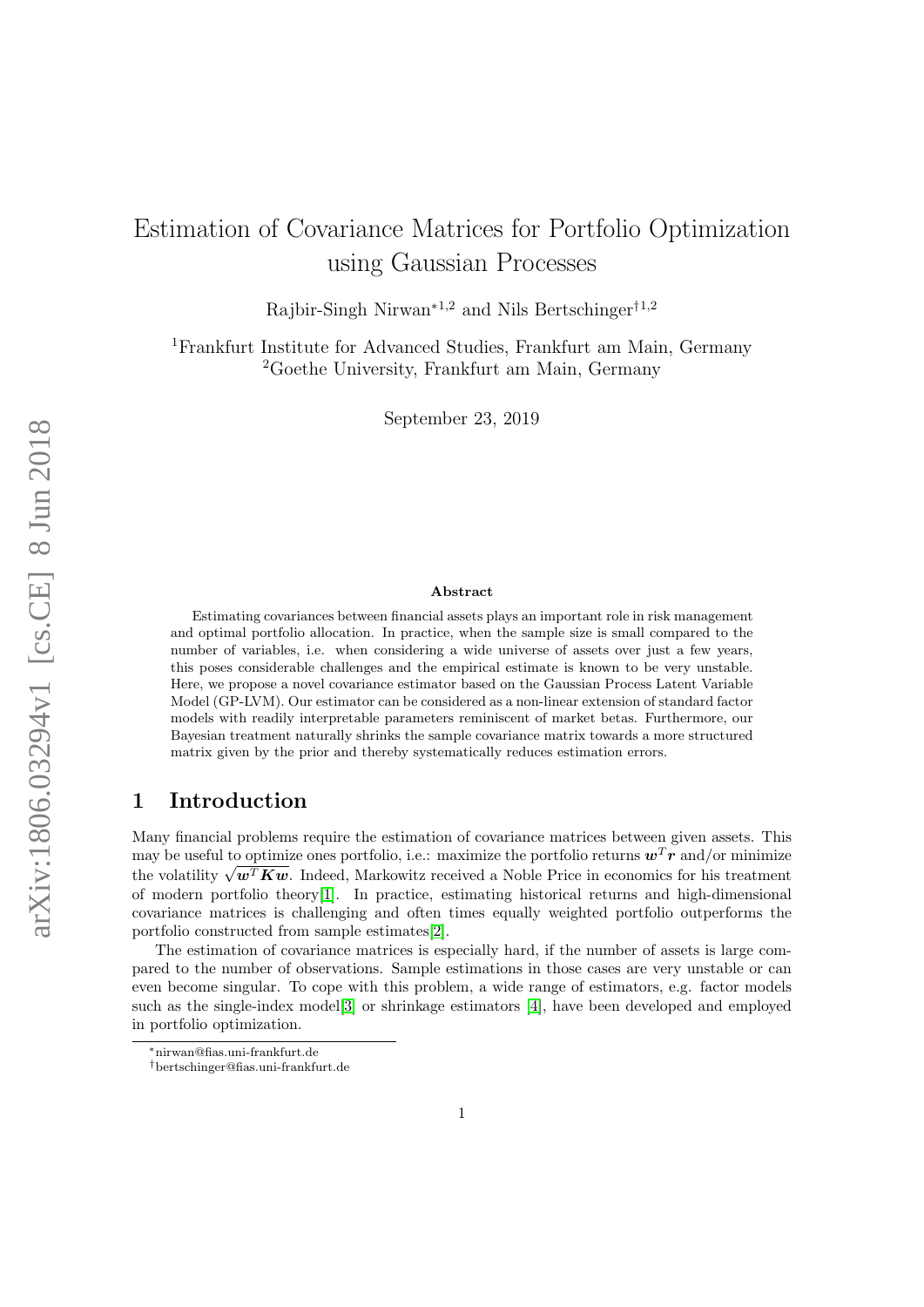With today's machine learning techniques we can even further improve those estimates. Machine learning has already arrived in finance and there are many applications based on it. Nevmyvaka et al [\[5\]](#page-12-4) trained an agent via reinforcement learning to optimally execute trades. Gately et al [\[6\]](#page-12-5) forecast asset prices with neural networks and Chapados et al [\[7\]](#page-12-6) with Gaussian processes and recently, Heaton et al [\[8\]](#page-12-7) made an ansatz to optimally allocate portfolios using deep autoencoders.

Also Bayesian machine learning methods are used more and more in this domain. The fact, that in Bayesian framework parameters are not treated as true values, but as random variables, accounts for estimation uncertainties and can even alleviate the unwanted impacts of outliers. Furthermore, one can easily incorporate additional information and/or personal views by selecting suitable priors.

In this paper, we propose a Bayesian covariance estimator based on the Gaussian Process Latent Variable Model (GP-LVM)[\[9\]](#page-12-8), which can be considered as a non-linear extension of standard factor models with readily interpretable parameters reminiscent of market betas. Our Bayesian treatment naturally shrinks the sample covariance matrix (which maximizes the likelihood function) towards a more structured matrix given by the prior and thereby systematically reduces estimation errors.

We evaluated our model on the stocks of S&P500 from 2000 to 2017 and found significant improvements in terms of model fit, as well as portfolio performance compared to current stateof-the-art covariance estimators.

In Section [2](#page-1-0) we begin with an introduction to the Bayesian non-parametric Gaussian Processes and discuss the associated requirements for inference and learning. Section [3](#page-4-0) introduces the financial background needed for portfolio optimization and how to relate it to Gaussian Processes. In Section [4](#page-6-0) we conduct experiments on covariance matrix estimations and discuss the results. We conclude in Section [5.](#page-11-0)

### <span id="page-1-0"></span>2 Background

In this paper, we utilize a Bayesian non-parametric machine learning approach based on Gaussian Processes (GPs). Combining those with latent variable models leads to Gaussian Process Latent Variable Models (GP-LVMs), that we use to estimate the covariance between different assets. These approaches have been described in detail in [\[9,](#page-12-8) [10\]](#page-12-9). We provide a brief review here. Subsequently, we show, how to relate those machine learning approaches to the known models in finance, e.g. the single-index model[\[3\]](#page-12-2).

#### 2.1 Gaussian Processes

A Gaussian process (GP) is a generalization of the Gaussian distribution. Using a GP, we can define a distribution over functions  $f(x)$ , where  $x \in \mathbb{R}^D$  and  $f \in \mathbb{R}$ . Like a Gaussian distribution, the GP is specified by a mean and a covariance. In the GP case, however, the mean is a function of the input variable  $m(x)$  and the covariance is a function of two variables  $k(x, x')$ , which contains information about how the GP evaluated at  $x$  and  $x'$  covary

$$
m(\boldsymbol{x}) = \mathbb{E}[f(\boldsymbol{x})] \tag{2.1}
$$

$$
k(\mathbf{x}, \mathbf{x}') = \text{cov}(f(\mathbf{x}), f(\mathbf{x}')). \tag{2.2}
$$

We write  $f \sim GP(m(\cdot), k(\cdot, \cdot))$ . Any finite collection of function values, at  $x_1, \ldots, x_N$ , is jointly Gaussian distributed

<span id="page-1-1"></span>
$$
p(f(\mathbf{x}_1), f(\mathbf{x}_2), ..., f(\mathbf{x}_N)) = \mathcal{N}(\boldsymbol{\mu}, \boldsymbol{K}),
$$
\n(2.3)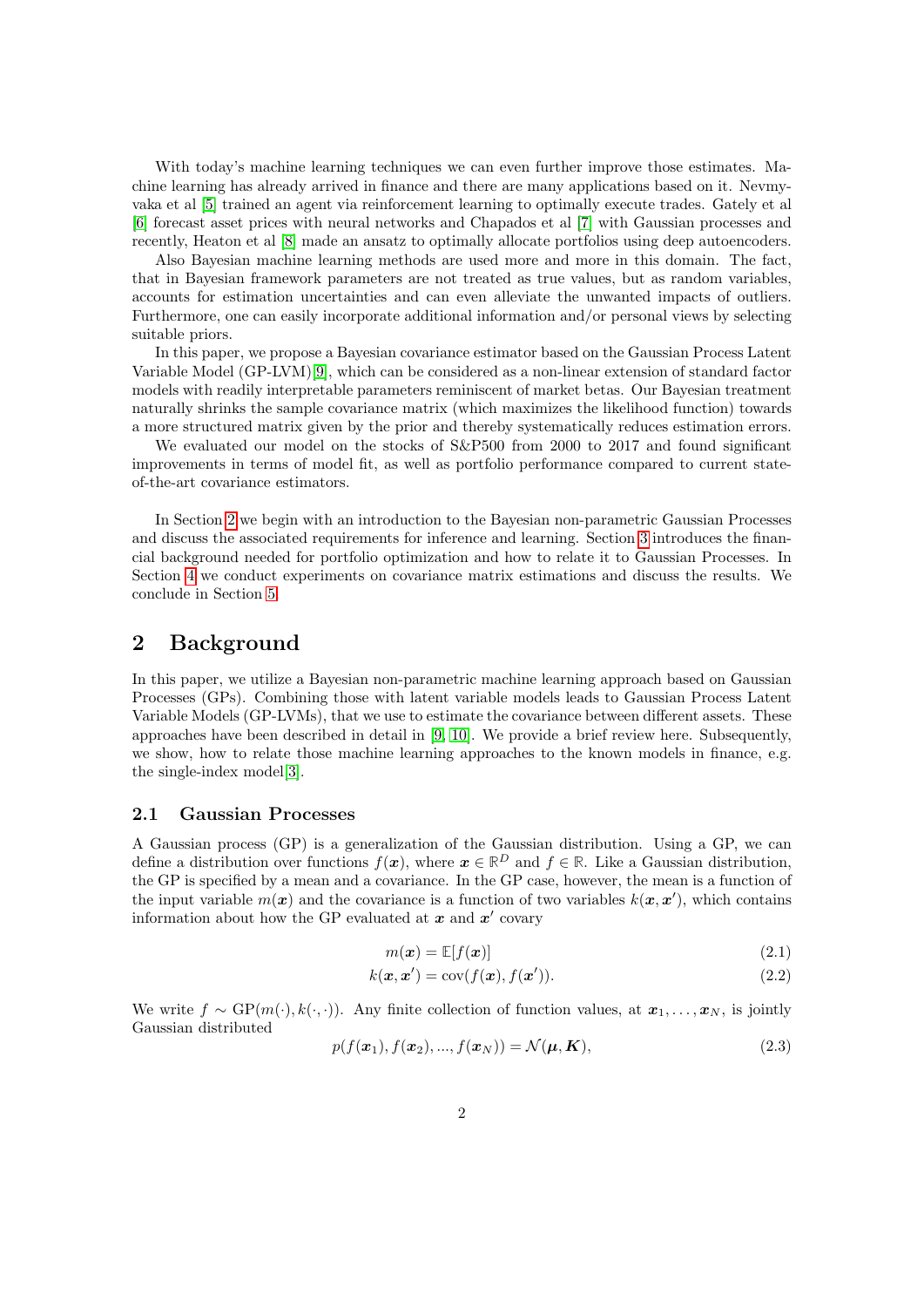where  $\mu = (m(\boldsymbol{x}_1), ..., m(\boldsymbol{x}_N))^T$  is the mean vector and  $\boldsymbol{K} \in \mathbb{R}^{N \times N}$  is the Gram matrix with entries  $\mathbf{K}_{ij} = k(\mathbf{x}_i, \mathbf{x}_j)$ . We refer to the covariance function as kernel function. The properties of the function  $f$  (i.e. smoothness, periodicity) are determined by the choice of this kernel function. Popular choices include the linear kernel

$$
k_{Lin}(\boldsymbol{x}, \boldsymbol{x}') = \sigma^2 \boldsymbol{x}^T \boldsymbol{x}',\tag{2.4}
$$

the squared-exponential (SE) kernel

$$
k_{SE}(\mathbf{x}, \mathbf{x}') = \sigma^2 \exp(-0.5||\mathbf{x} - \mathbf{x}'||_2^2/l^2)
$$
\n(2.5)

as well as the exponential kernel

$$
k_{OU}(\boldsymbol{x}, \boldsymbol{x}') = \sigma^2 \exp(-||\boldsymbol{x} - \boldsymbol{x}'||_2/l). \tag{2.6}
$$

Depending on the kernel, sample functions from a GP are then either linear  $(k_{Lin})$ , smoothly varying with length scale l and infinitely often differentiable  $(k_{SE})$  or draws from an Ornstein-Uhlenbeck process  $(k_{OU})$ .

Given a data set D of N input points  $X = \{x_1, ..., x_N\}$  and N corresponding targets  $y =$  $\{y_1, ..., y_N\}$  the predictive distribution for a zero mean GP at  $N_*$  new locations  $\mathbf{X}_*$  reads[\[10\]](#page-12-9)

<span id="page-2-1"></span><span id="page-2-0"></span>
$$
\mathbf{y}_{*}|\mathbf{X}_{*},\mathbf{y},\mathbf{X}\sim\mathcal{N}(\mathbf{f}_{*},\mathbf{K}_{*}),
$$
\n(2.7)

where

$$
\boldsymbol{f}_{*} = \boldsymbol{K}_{\boldsymbol{X}_{*}\boldsymbol{X}} \boldsymbol{K}_{\boldsymbol{X}\boldsymbol{X}}^{-1} \boldsymbol{y} \tag{2.8}
$$

$$
K_{*} = K_{X_{*}X_{*}} - K_{X_{*}X}K_{XX}^{-1}K_{XX*}. \qquad (2.9)
$$

 $\boldsymbol{K}_{\boldsymbol{X}_*\boldsymbol{X}} \in \mathbb{R}^{N_* \times N}$  is the covariance matrix between the GP evaluated at  $\boldsymbol{X}_*$  and  $\boldsymbol{X}, \boldsymbol{K}_{\boldsymbol{X}} \boldsymbol{X} \in \mathbb{R}^{N \times N}$ is the covariance matrix of the GP evaluated at  $X$ . As we can see in equations [\(2.8\)](#page-2-0) and [\(2.9\)](#page-2-1), the kernel function plays a very important role in the GP framework and will be important for our financial model as well.

#### 2.2 Gaussian Process Latent Variable Model

Principal component analysis (PCA) is one of the most used techniques for reducing the dimensions of the data, which has also been motivated as the maximum likelihood solution to a particular form of Gaussian latent variable model [\[11\]](#page-12-10). Given a data matrix  $Y \in \mathbb{R}^{N \times D}$  the goal is to find a lower dimensional representation  $X$ , without losing too much information. From a generative point of view,  $Y$  is created by the latent variable  $X$  via a linear mapping  $W$ 

<span id="page-2-2"></span>
$$
Y = XW^T + \epsilon,\tag{2.10}
$$

where  $X \in \mathbb{R}^{N \times Q}$  represents the N data points in the Q-dimensional latent space and  $W \in \mathbb{R}^{D \times Q}$ is the mapping of each point  $\mathbf{X}_n$  to  $\mathbf{Y}_n$  ( $\mathbf{X}_n$  and  $\mathbf{Y}_n$  are the n-th rows of  $\mathbf{X}$  and  $\mathbf{Y}$ ). For  $Q = D$ we can exactly fit the data. Meaning, we can find W and X so that  $\epsilon$  in equation [\(2.10\)](#page-2-2) is zero (trivial case:  $W = 1$  and  $X = Y$ ). For  $Q < D$  the question is not that trivial anymore. Here we are looking for W and X, so that  $\epsilon$  stays as small as possible. In the probabilistic PCA (PPCA), we put a standard Gaussian prior on X and assume the noise  $\epsilon$  to be Gaussian with variance  $\sigma^2$ as well. Thus, we can integrate out  $\boldsymbol{X}$  analytically and get the following marginal likelihood

<span id="page-2-3"></span>
$$
p(\boldsymbol{Y}|\boldsymbol{W}) = \prod_{n=1}^{N} \mathcal{N}(\boldsymbol{Y}_n|\mathbf{0}, \boldsymbol{W}\boldsymbol{W}^T + \sigma^2 \mathbb{1}).
$$
\n(2.11)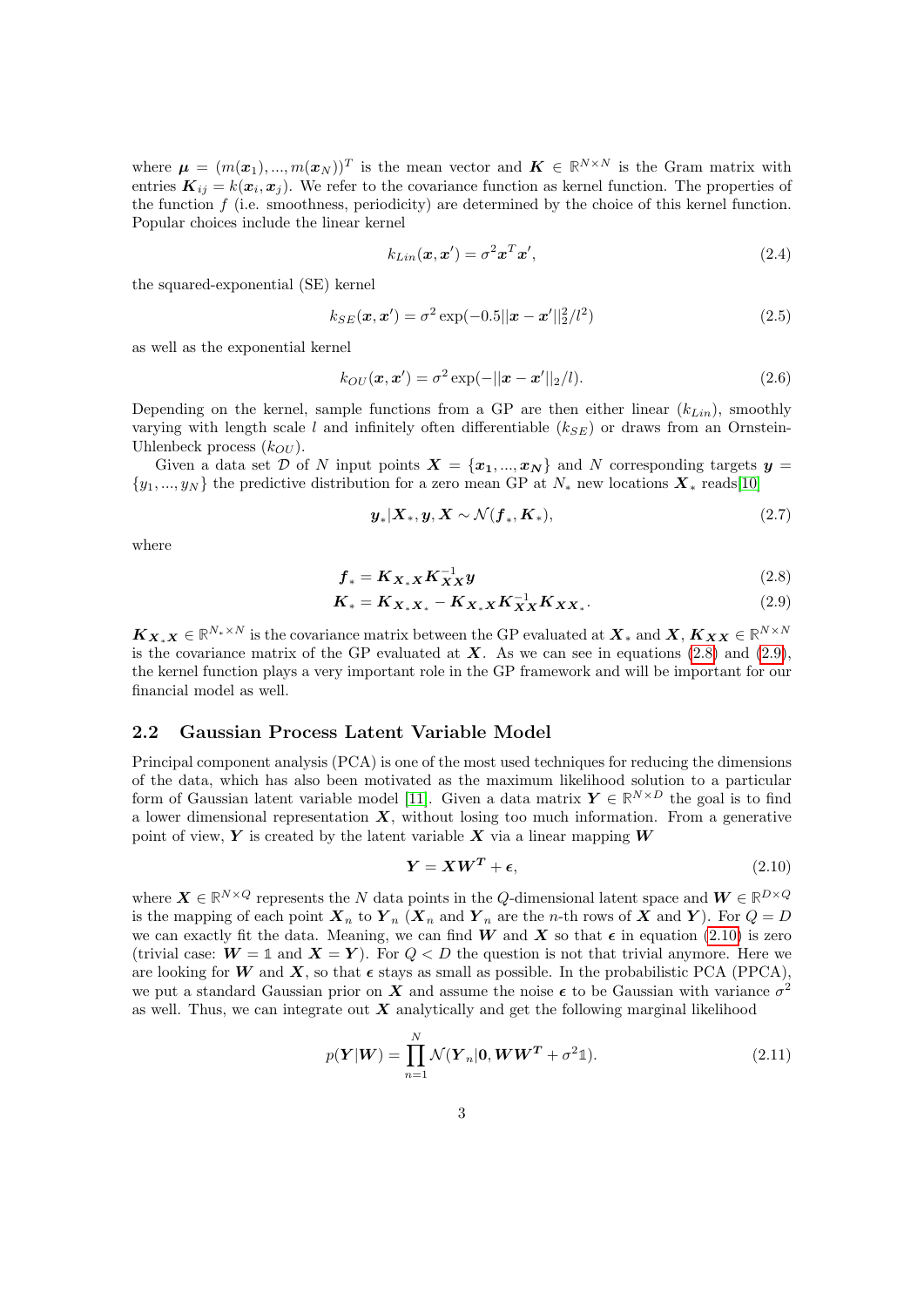We can optimize  $(2.11)$  with respect to W and get the classical PCA solution [\[11\]](#page-12-10).

The same can be done in the dual space, where instead of putting a standard Gaussian prior on  $X$ , we put it on  $W$  and get

$$
p(\boldsymbol{Y}|\boldsymbol{X}) = \prod_{d=1}^{D} \mathcal{N}(\boldsymbol{Y}_d|\mathbf{0}, \boldsymbol{X}\boldsymbol{X}^T + \sigma^2 \mathbb{1})
$$

$$
= \prod_{d=1}^{D} \mathcal{N}(\boldsymbol{Y}_d|\mathbf{0}, \boldsymbol{K}), \qquad (2.12)
$$

here  $\boldsymbol{Y}_d \in \mathbb{R}^N$  is the *d*-th row of  $\boldsymbol{Y}^{-1}$  $\boldsymbol{Y}^{-1}$  $\boldsymbol{Y}^{-1}$ .

Compared to equation [\(2.3\)](#page-1-1), this equation can be seen as a Gaussian process with zero mean and a linear kernel function with noise  $k(\bm{X}_q, \bm{X}_{q'}) = \bm{X}_q^T \bm{X}_{q'} + \sigma^2 \delta_{qq'}$ . Since we do not know the  $X_q$ 's, we treat them as latent variables and identify the linear model as a linear subclass of the more general Gaussian Process Latent Variable Model (GP-LVM). Indeed, in [\[9\]](#page-12-8) Lawrence introduced the GP-LVM as a non-linear extension of probabilistic PCA in this fashion.

Thus, choosing a non-linear kernel for the mapping from latent to observed space, equation  $(2.10)$  for each of the N data points becomes

<span id="page-3-1"></span>
$$
\boldsymbol{Y}_n = \boldsymbol{f}(\boldsymbol{X}_n) + \boldsymbol{\epsilon},\tag{2.13}
$$

where  $\boldsymbol{f} = (f_1, ..., f_D)^T$  is a group of D samples from a GP with a covariance function k. By this we assume the rows of Y (indexed by  $Y_n \in \mathbb{R}^D$ ) to be jointly Gaussian distributed with the covariance given by k and the columns of Y (indexed by  $Y_d \in \mathbb{R}^N$ ) to be independent. For a zero mean Gaussian random noise  $\epsilon$  with variance  $\sigma^2$  and with a GP prior on  $f \sim GP(0, K \otimes \mathbb{1})$ , the marginal likelihood of  $Y$  becomes [\[9\]](#page-12-8)

$$
p(\boldsymbol{Y}|\boldsymbol{X}) = \prod_{d=1}^{D} \mathcal{N}(\boldsymbol{Y}_d|\boldsymbol{0}, \boldsymbol{K})
$$
\n(2.14)

$$
=\frac{1}{(2\pi)^{ND/2}|\mathbf{K}|^{D/2}}\exp\left(-\frac{1}{2}\mathrm{tr}(\mathbf{K}^{-1}\mathbf{Y}\mathbf{Y}^{T})\right),\tag{2.15}
$$

where  $K = k(X, X) + \sigma^2 \mathbb{1}$ . Note that the dependency on the latent positions X is given through the kernel matrix  $K$ , which also depends on the kernel hyperparameters. As suggested in [\[9\]](#page-12-8), we can optimize the log marginal likelihood log  $p(Y|X)$  with respect to the latent positions and the hyperparameters.

Optimization can easily lead to overfitting. Therefore, a fully Bayesian treatment of the model would be preferable but is intractable. Titsian and Lawrence introduced in [\[12\]](#page-12-11) a variational inference framework, which not only handles the problem of overfitting but also allows to automatically select the dimensionality of the latent space.

### <span id="page-3-2"></span>2.3 Variational Inference

For our linear model  $Y = XW^{T} + \epsilon$  we can either marginalize W or marginalize X but not both. We decided to marginalize  $W$ , leading to equation [\(2.15\)](#page-3-1). Optimization of (2.15) can easily overfit.

<span id="page-3-0"></span><sup>&</sup>lt;sup>1</sup>We use operator overloading here. For  $Y \in \mathbb{R}^{N \times D}$ , we refer to the *n*-th row by  $Y_n \in \mathbb{R}^D$  and the *d*-th column by  $\boldsymbol{Y}_d \in \mathbb{R}^N$ . The same is true for  $\boldsymbol{X} \in \mathbb{R}^{N \times Q}$ .  $\boldsymbol{X}_n$  and  $\boldsymbol{X}_q$  refer to the row and the column of  $\boldsymbol{X}$  respectively.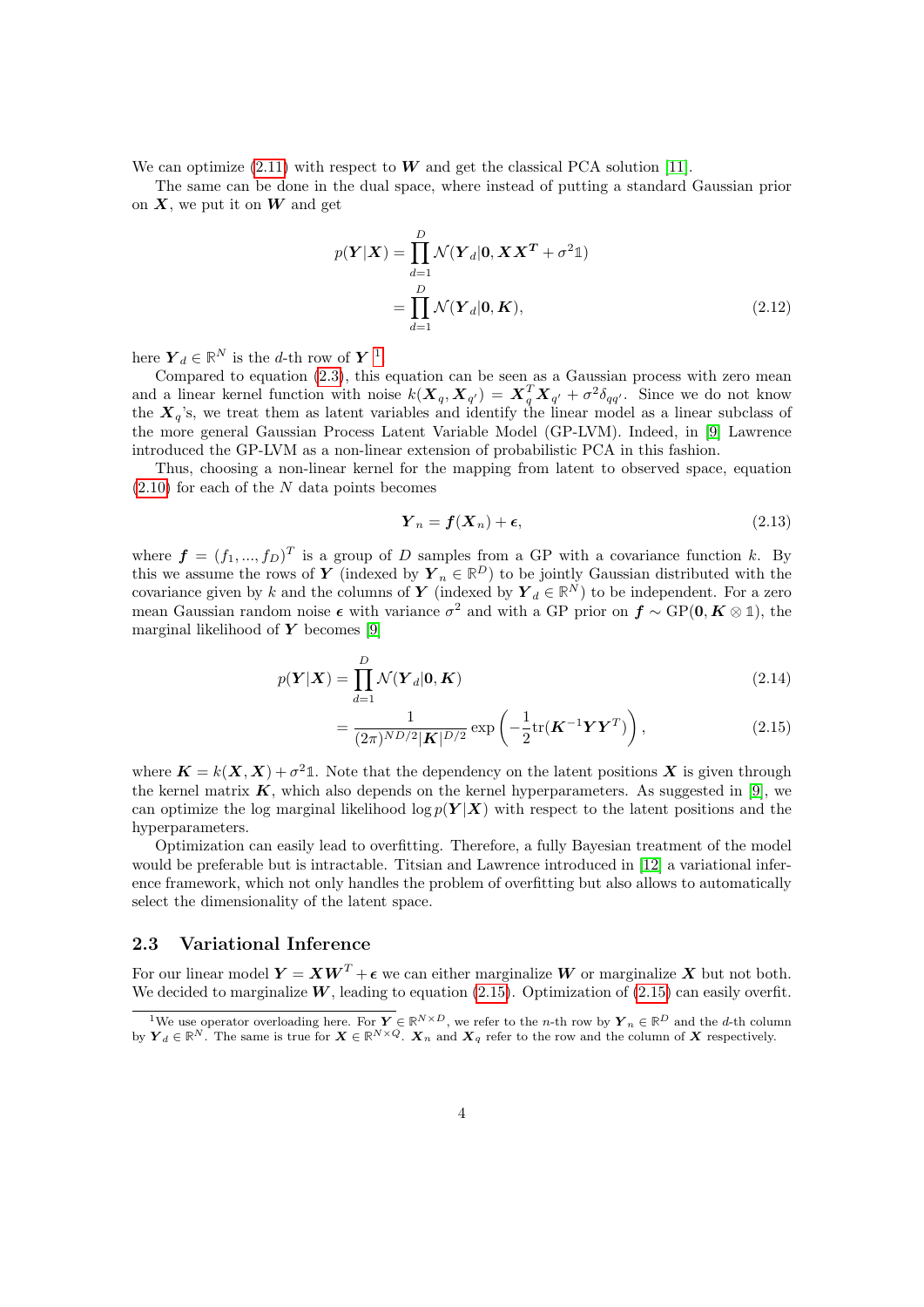To account for overfitting, we treat it in a Bayesian manner as well. Therefore, we assign a prior density  $p(X)$  to X and its posterior becomes

$$
p(\mathbf{X}|\mathbf{Y}) = \frac{p(\mathbf{Y}|\mathbf{X})p(\mathbf{X})}{p(\mathbf{Y})},
$$
\n(2.16)

which is analytically intractable.

The idea behind variational Bayes is to approximate the true posterior  $p(X|Y)$  by another distribution  $q(X)$  selected from a tractable family. The goal is to select the one distribution  $q(X)$ , that is closest to the true posterior  $p(X|Y)$  in some sense. A natural choice to quantify the closeness is given by the Kullback-Leibler divergence[2](#page-4-1) [\[13\]](#page-12-12)

<span id="page-4-3"></span><span id="page-4-2"></span>
$$
KL[q(\boldsymbol{X})||p(\boldsymbol{X}|\boldsymbol{Y})] = \int q(\boldsymbol{X}) \log \frac{q(\boldsymbol{X})}{p(\boldsymbol{X}|\boldsymbol{Y})} dx.
$$
\n(2.17)

By defining  $\tilde{p}(X|Y) = p(Y|X)p(X)$  as the unnormalized posterior, equation [\(2.17\)](#page-4-2) can be rewritten as

$$
KL[q(\boldsymbol{X})||p(\boldsymbol{X}|\boldsymbol{Y})] = \int q(\boldsymbol{X}) \log \frac{q(\boldsymbol{X})}{\tilde{p}(\boldsymbol{X}|\boldsymbol{Y})} dx + \log p(\boldsymbol{Y})
$$

$$
= -\underbrace{\mathbb{E}_{q(\boldsymbol{X})} \left[ \log \frac{\tilde{p}(\boldsymbol{X}|\boldsymbol{Y})}{q(\boldsymbol{X})} \right]}_{\text{ELBO}} + \log p(\boldsymbol{Y})
$$
(2.18)

with the first term on the right hand side being known as the evidence lower bound (ELBO).

Equation [\(2.18\)](#page-4-3) is the objective function we want to minimize with respect to  $q(X)$  to get a good approximation to the true posterior. Note, on the left hand side only the ELBO is  $q$ dependent. So, in order to minimize [\(2.18\)](#page-4-3), we can just as well maximize the ELBO.

Because the Kullback-Leibler divergence is non-negative, the ELBO is a lower bound on the evidence  $\log p(Y)^3$  $\log p(Y)^3$ . Therefore, this procedure not only gives the best approximation to the posterior, but it also bounds the evidence, which serves as a measure of the goodness of our fit. The number of latent dimensions Q can be chosen to be the one, which maximizes the ELBO.

So, GP-LVM is an algorithm, which reduces the dimensions of our data-matrix  $Y \in \mathbb{R}^{N \times D}$ from  $D$  to  $Q$  in a non-linear way and at the same time estimates the covariance matrix between the  $N$  points. The estimated covariance matrix can then be used for further analysis.

### <span id="page-4-0"></span>3 Finance

Now we have a procedure to estimate the covariance matrix between different data points. This section discusses, how we can use this in finance to build optimal portfolios.

#### 3.1 CAPM

The Capital Asset Pricing Model (CAPM) describes the relationship between the expected returns for an asset  $r_n \in \mathbb{R}^D$  for D days and its risk  $\beta_n$ 

<span id="page-4-5"></span>
$$
\mathbb{E}[\boldsymbol{r}_n] = \boldsymbol{r}_f + \beta_n \mathbb{E}[\boldsymbol{r}_m - \boldsymbol{r}_f],\tag{3.1}
$$

<span id="page-4-1"></span><sup>&</sup>lt;sup>2</sup>Note that the Kullback-Leibler divergence is non-negative, but nevertheless not a true distance measure as it is in general neither symmetric nor satisfies the triangle inequality.

<span id="page-4-4"></span> $^3$ The evidence log  $p(Y)$  is also referred to as log marginal likelihood in the literature. The term marginal likelihood is already used for  $p(Y|X)$ , in this paper. Therefore, we will refer to  $\log p(Y)$  as the evidence.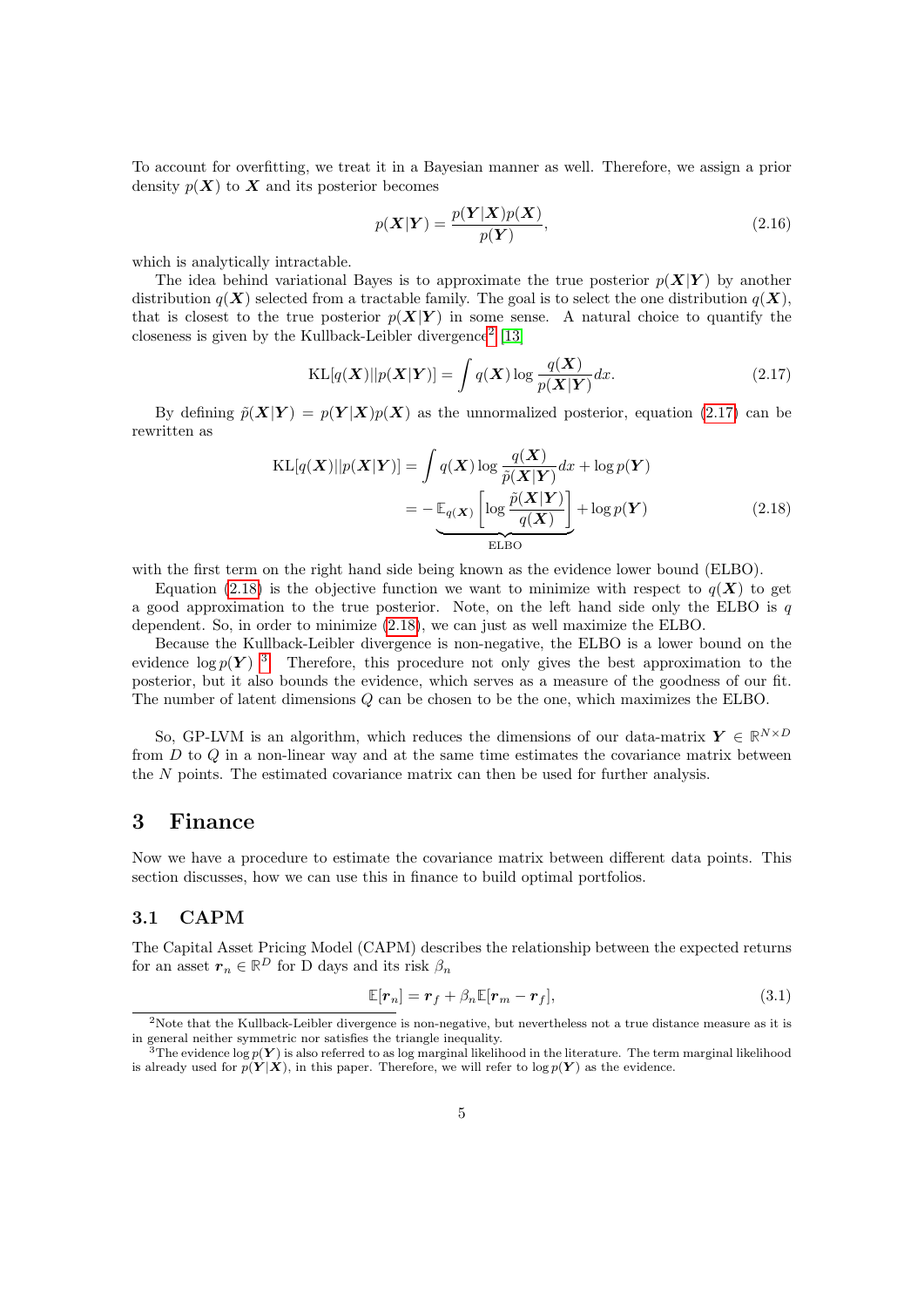where  $r_f \in \mathbb{R}^D$  is the risk free return on D different days,  $r_m$  is the market return on D different days.

The main idea behind CAPM is, that an investor needs to be compensated for the risk of his holdings. For a risk free asset with  $\beta_n = 0$ , the expected return  $\mathbf{E}[r_n]$  is just the risk free rate  $r_f$ . If an asset is risky with a risk  $\beta_n \neq 0$ , the expected return  $\mathbb{E}[r_n]$  is increased by  $\beta_n \mathbb{E}[\tilde{r}_m]$ , where  $\tilde{r}_m$  is the excess return of the market  $\tilde{r}_m = r_m - r_f$ .

We can write down equation [\(3.1\)](#page-4-5) in terms of the excess return  $\tilde{r} = r - r_f$  and get

$$
\mathbb{E}[\tilde{\boldsymbol{r}}_n] = \beta_n \mathbb{E}[\tilde{\boldsymbol{r}}_m],\tag{3.2}
$$

where  $\tilde{r}_n$  is the excess return of a given asset and  $\tilde{r}_m$  is the excess return of the market (also called a risk factor). Arbitrage pricing theory[\[14\]](#page-12-13) generalizes the above model by allowing multiple risk factors F beside the market  $\tilde{r}_m$ . In particular, it assumes that asset returns follow a factor structure

<span id="page-5-0"></span>
$$
r_n = \alpha_n + F\beta_n + \epsilon_n,\tag{3.3}
$$

with  $\epsilon_n$  denoting some independent zero mean noise with variance  $\sigma_n^2$ . Here  $\mathbf{F} \in \mathbb{R}^{D \times Q}$  is the matrix of Q factor returns on D days and  $\beta_n \in \mathbb{R}^Q$  is the loading of stock n to the Q factors. Arbitrage pricing theory then shows that the expected excess returns adhere to

$$
\mathbb{E}[\tilde{r_n}] = \mathbb{E}[\tilde{F}]\beta_n,\tag{3.4}
$$

i.e. the CAPM is derived as special case when assuming a single risk factor (single-index model). As done in the GP-LVM, we can rewrite equation [\(3.3\)](#page-5-0) as

<span id="page-5-1"></span>
$$
\tilde{\boldsymbol{r}}_d = \boldsymbol{B} \boldsymbol{f}_d + \boldsymbol{\epsilon}_d,\tag{3.5}
$$

where the subscript d refers to the dual-space.  $\tilde{r}_d \in \mathbb{R}^N$  is now the vector of returns on day d for N different stocks,  $f_d \in \mathbb{R}^Q$  is the d-th row of F and  $B = (\beta_1, ..., \beta_N)^T$  is a matrix of the couplings  $\beta_n$ . We assumed the variance of the noise  $\epsilon_n$  for each stock to be fixed over the days. But we don't need to fix it over different stocks. Thus,  $\epsilon_d \sim \mathcal{N}(\mathbf{0}, \Psi)$ , where  $\Psi$  is a diagonal matrix and the *n*-th entry on the diagonal corresponds to the variance of the noise of stock  $n$ . Equation [\(3.5\)](#page-5-1) is the dual-space representation of equation [\(3.3\)](#page-5-0).

Assuming a standard Gaussian prior on the  $f_d$ 's, we can marginalize them out and get

$$
\tilde{r}_d \sim \mathcal{N}(\tilde{r}_d | \mathbf{0}, \mathbf{K} + \boldsymbol{\Psi}),\tag{3.6}
$$

where  $\bm{K} = \bm{B}\bm{B}^T$ ,  $(\bm{K})_{ij} = \bm{\beta}_i^T \bm{\beta}_j$  is the covariance between stock i and j. Assuming independence over returns on different days leads to

<span id="page-5-2"></span>
$$
p(\tilde{\boldsymbol{r}}|\boldsymbol{B}) = p(\tilde{\boldsymbol{r}}_1, ..., \tilde{\boldsymbol{r}}_D|\boldsymbol{B}) = \prod_{d=1}^D \mathcal{N}(\tilde{\boldsymbol{r}}_d|\boldsymbol{0}, \boldsymbol{K} + \boldsymbol{\Psi}),
$$
\n(3.7)

which we have earlier referred to as the marginal likelihood. We can get  $B = (\beta_1, ..., \beta_N)^T$ by maximizing the marginal likelihood. In the case of non-isotropic noise  $(\Psi \neq \sigma^2 \mathbb{1})$  there is no analytic solution for this optimization problem. If the noise is isotropic, the solution to equation  $(3.7)$  is given by [\[11\]](#page-12-10)

$$
\mathbf{B} = \mathbf{U}(\Lambda - \sigma^2 \mathbb{1})^{1/2},\tag{3.8}
$$

where  $U \in \mathbb{R}^{N \times Q}$  is the matrix composed of the principal eigenvectors of  $K$ , with corresponding eigenvalues  $\lambda_1, ..., \lambda_Q$  in the diagonal matrix  $\Lambda$ .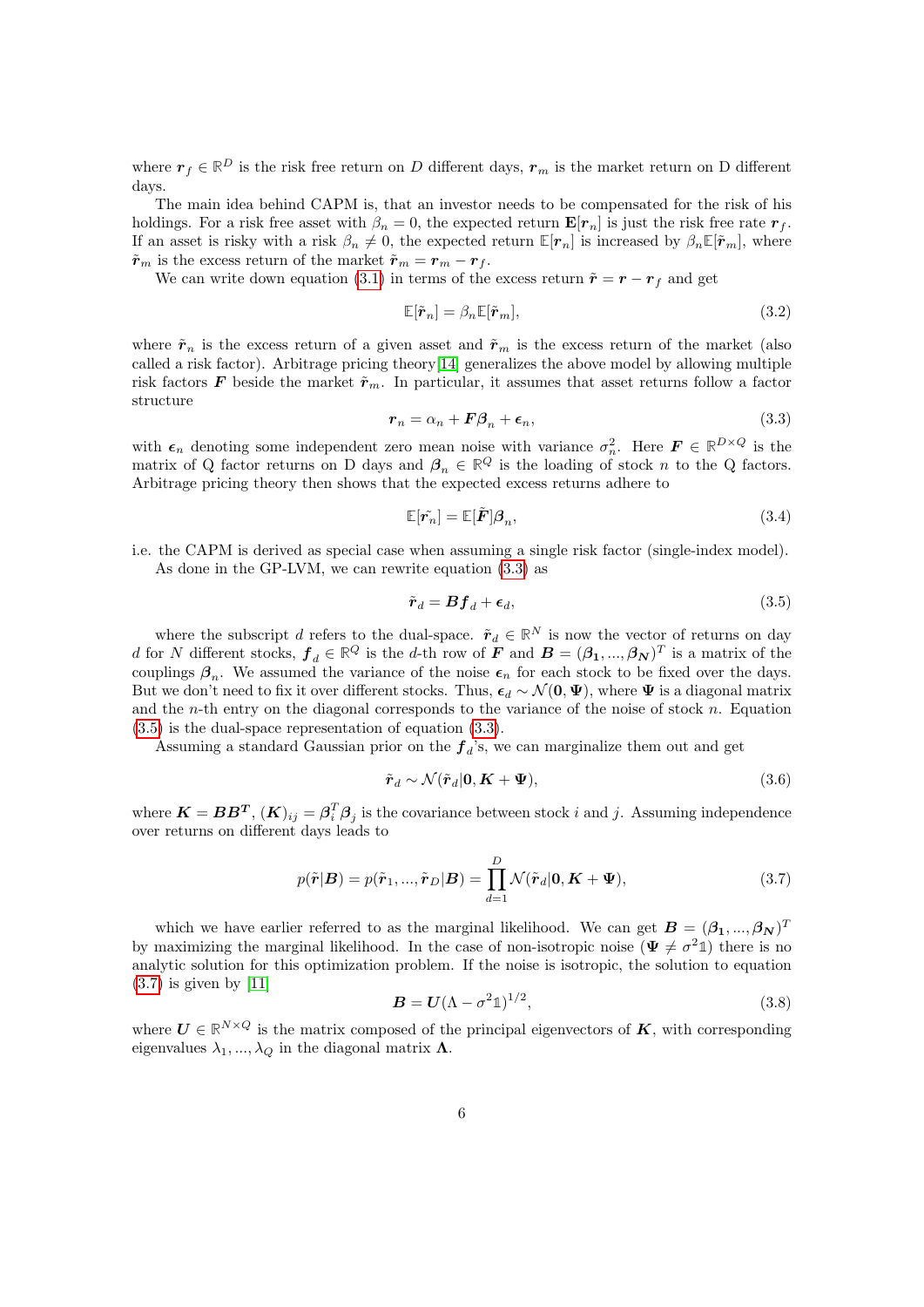This procedure can be seen as a linear dimensionality reduction, where we reduce the  $N \times D$ matrix  $\tilde{r}$  to a low rank matrix **B** of size  $N \times Q$ . For fixed Q we can even capture more structure by making the dimensionality reduction procedure non-linear. This is done by making  $(K)_{ii}$  a non-linear function of  $\beta_i$  and  $\beta_j$ . By choosing a proper kernel function  $k(\cdot, \cdot)$ , the resulting matrix will be a valid covariance matrix. However, the solution is then not tractable anymore and we need approximation methods. We chose to use variational inference as described in section [2.3.](#page-3-2) After inferring  $\beta$  and the hyperparameters of the kernel, we can calculate the covariance matrix K and use it for further analysis.

#### 3.2 Modern Portfolio Theory

In his paper from 1952, Markowitz provided the foundation for modern portfolio theory[\[1\]](#page-12-0), for which he received a Nobel Price in economics. The method analyses how good a given portfolio is, based on the mean and the variance of the returns of the assets contained in the portfolio, which can also be formulated as an optimization problem for selecting an optimal portfolio, given the covariance between the assets and the risk tolerance  $q$  of the investor.

Given the covariance matrix  $\mathbf{K} \in \mathbb{R}^{N \times N}$ , we can calculate the optimal portfolio weights w by

$$
\boldsymbol{w}_{opt} = \min_{\boldsymbol{w}} (\boldsymbol{w}^T \boldsymbol{K} \boldsymbol{w} - q \boldsymbol{r}^T \boldsymbol{w}), \tag{3.9}
$$

where  $r$  is the mean return vector. Risk friendly investors have a higher  $q$  than risk averse investors. The model is constrained by  $\sum_{w} = 1$ . Since, in general r is very hard to estimate and we are primarily interested in the estimation of the covariance matrix  $\boldsymbol{K}$ , we set q to zero and get

<span id="page-6-1"></span>
$$
\boldsymbol{w}_{opt} = \min_{\boldsymbol{w}} (\boldsymbol{w}^T \boldsymbol{K} \boldsymbol{w}). \tag{3.10}
$$

This portfolio is called the minimal risk portfolio, i.e. the solution to equation [\(3.10\)](#page-6-1) provides the weights for the portfolio, which minimizes the overall risk, assuming the estimated  $\boldsymbol{K}$  is the true covariance matrix.

### <span id="page-6-0"></span>4 Experiments

In this section we discuss the performance of the GP-LVM on financial data. First, we evaluate the model on the daily return series of the S&P500 stocks. The return  $r_{nd}$  of stock n on day d is calculated by  $(p_{n,d} - p_{n,d-1})/p_{n,d-1}$ , where  $p$  is the  $N \times (D+1)$  price matrix.

In the second part, we learn a stable covariance matrix  $\boldsymbol{K}$  from past data and look at the future performance of the suggested portfolio. The learning and the prediction period can be varied. We are using a learning period of one year and predict optimal weights for the next six months, i.e., we rebalance our portfolio every six months.

#### 4.1 Data Collection and Modeling

For a given time period, we take all the stocks from the S&P500, whose daily close prices were available for the whole period <sup>[4](#page-6-2)</sup>. The data were downloaded from Yahoo Finance.

After having the close prices in a matrix  $p \in \mathbb{R}^{N \times (D+1)}$ , we calculate the return matrix r, where  $r_{nd} = (p_{n,d} - p_{n,d-1})/p_{n,d-1}$  builds the basis of our analysis.

<span id="page-6-2"></span><sup>4</sup>Survivorship Bias - Only stocks which survived the complete period are included with this type of data collection.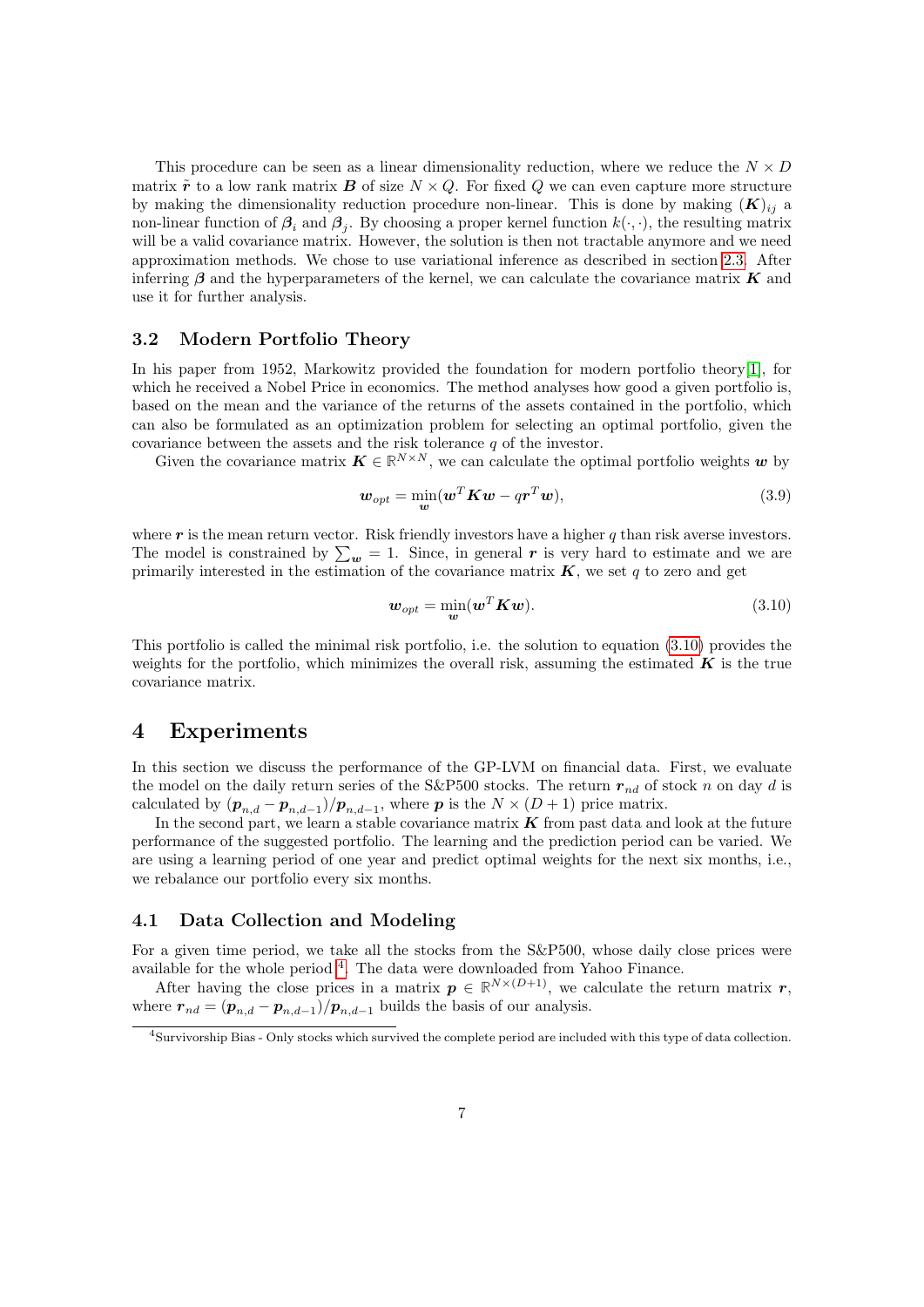We can feed  $r$  into the GP-LVM. The GP-LVM procedure, as described in Section [2,](#page-1-0) assumes the likelihood to be Gaussian with the covariance given by the kernel function for each day and assumes independence over different days. We use the following kernel functions

$$
k_{noise}(\beta_i, \beta_j) = \sigma_{noise,i}^2 \delta_{i,j},
$$
  
\n
$$
k_{linear}(\beta_i, \beta_j) = \sigma^2 \beta_i^T \beta_j,
$$
\n(4.1)

and the stationary kernels

$$
k_{SE}(\beta_i, \beta_j) = k_{SE}(d_{ij}) = \sigma^2 \exp\left(-\frac{1}{2l^2}d_{ij}^2\right),
$$
  
\n
$$
k_{OU}(\beta_i, \beta_j) = k_{OU}(d_{ij}) = \sigma^2 \exp\left(-\frac{1}{2l}d_{ij}\right),
$$
  
\n
$$
k_{M52}(\beta_i, \beta_j) = k_{M52}(d_{ij}) = \sigma^2 \left(1 + \frac{\sqrt{5}d_{ij}}{l} + \frac{5d_{ij}^2}{3l^2}\right) \exp\left(-\frac{\sqrt{5}}{2l}d_{ij}\right),
$$
\n(4.2)

where  $d_{ij} = ||\beta_i - \beta_j||_2$  is the Euclidean distance between  $\beta_i$  and  $\beta_j$ .  $\sigma^2$  is the kernel variance and l kernel length scale. The full kernel function  $k(\cdot, \cdot)$  at the end is the sum of the noise kernel  $k_{noise}$  and one of the other kernels. From now on, if we refer to the  $SE$ -kernel for example, we mean  $k = k_{SE} + k_{noise}$ .

We fixed the kernel length scale  $l = 1$  and assigned a zero mean Cauchy prior with scale equal to one to the  $\beta$ 's. The constraint on the kernel length scale l is justified by the Cauchy prior on β, since the Cauchy distribution allows for variable length scale in the β-space.  $\sigma$  and  $\sigma_{noise}$  are assigned a half Gaussian prior with variance of 0.5, which is a really flat prior, since the returns are rarely above 0.1 for a day.

These are the specifications for the full model (likelihood for the data and prior for  $\beta$  and all kernel hyperparameters, which we denote by  $\theta$ ) and we can infer the posterior over all parameters.

As described in Section [2.3,](#page-3-2) we make a variational approximation to the posterior. The inference procedure can be performed by any probabilistic programming language, we chose Stan<sup>[\[15\]](#page-12-14)</sup> <sup>[5](#page-7-0)</sup>. For given  $\beta$  and  $\theta$ , we can reconstruct the covariance matrix K by the function  $k(\cdot, \cdot)$ . Thereafter, we only need to minimize equation  $(3.10)$ , which provides the weights  $w$  for our portfolio in the future. Minimization of [\(3.10\)](#page-6-1) is done under the following constraints:  $\sum_n w_n = 1$  and  $0 < w_n < 0.1$ ,  $\forall n$ . The first constraint makes sure we are fully invested and the second leads to a long only portfolio and prohibits too much weight for a single asset.

#### 4.2 Model Comparison

The GP-LVM, which provides us the covariance matrix between the stocks, can be evaluated in many different ways. Since it projects the data from a D-dimensional space to a Q-dimensional latent space, we can look at the reconstruction error. A suitable measure of the reconstruction error is the R-squared  $(R^2)$  score, which equals one if there is no reconstruction error and decreases if the reconstruction error increases. It is defined by

$$
R^{2} = 1 - \frac{\sum_{i} (y_{i} - f_{i})^{2}}{\sum_{i} (y_{i} - \bar{y})^{2}},
$$
\n(4.3)

where  $y = (y_1, ..., y_N)^T$  are the true values,  $f = (f_1, ..., f_N)^T$  are the predicted values and  $\bar{y}$  is the mean of y.  $R^2$  is directly related to the variance explained by the model. E.g. an  $R^2$  of 0.7 captures 70% of the variance of the data and explains the rest as noise.

<span id="page-7-0"></span><sup>5</sup>Code is available on github: [https://github.com/RSNirwan/PortfolioAllocationUsingGPLVM.](https://github.com/RSNirwan/PortfolioAllocationUsingGPLVM)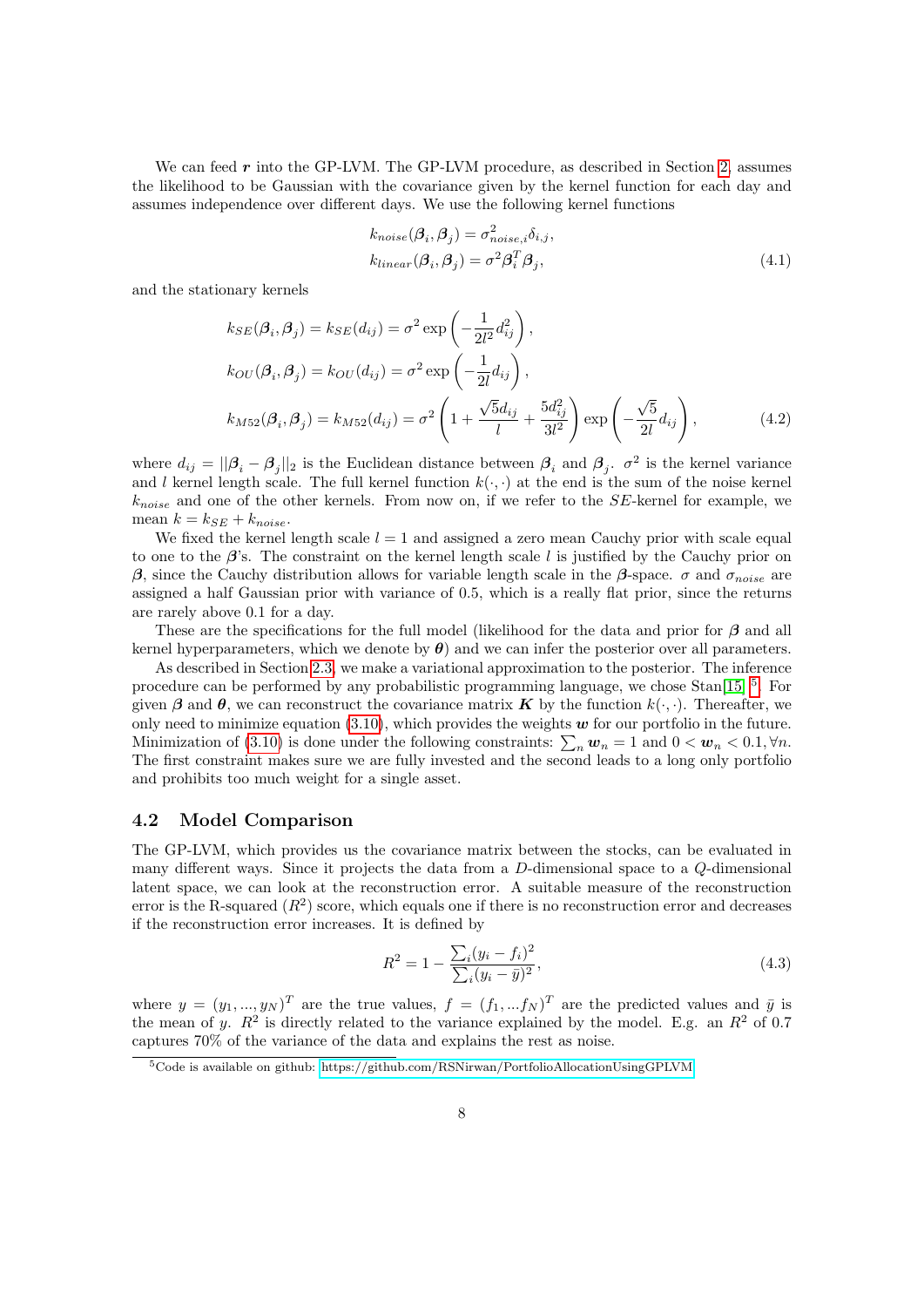In the following we look at the  $R^2$  as a function of the latent dimension Q for different kernels. Figure [4.1](#page-8-0) shows the results for three non-linear kernels and a linear kernel. Only a single dimension in the non-linear case can already capture almost 50% of the structure, whereas the linear kernels is at  $30\%$ . As one would expect, the higher  $Q$  is, the more structure can be learned. But at some point the model will also start learning the noise and overfit.

As explained in Section [2.3,](#page-3-2) the evidence lower bound (ELBO) is a good measure to evaluate different models and already incorporates models complexity (overfitting). Figure [4.1](#page-8-0) shows the ELBO as a function of the latent dimension Q. Here we see, that the model selects just a few latent dimensions. Depending on the used kernel, latent dimensions from three to five are already enough to capture the structure. If we further increase the dimensions, the ELBO starts dropping, which is a sign of overfitting.

In Figure [4.1](#page-8-0) we randomly chose 100 stocks from the S&P500 and made the analysis on returns from Jan 2017 to Dez 2017. Each of the stocks is captured differently by the model. Thus, each one has its own  $R^2$ -score. Figure [4.1](#page-8-0) shows the mean of the  $R^2$ 's of different stocks. Figure [4.2](#page-8-1) shows the  $R^2$ -score for each of the 30 randomly chosen stocks in the same period. We switched to 30 stocks and only show the result for two kernels to keep the plot neat.

<span id="page-8-0"></span>

Figure 4.1: Left:  $R^2$ -score as a function of the latent dimension Q for different kernel functions. Right: ELBO as a function of the latent dimension Q.

<span id="page-8-1"></span>

Figure 4.2: Comparison of  $R^2$ -score of each individual stock for exponential and linear kernel.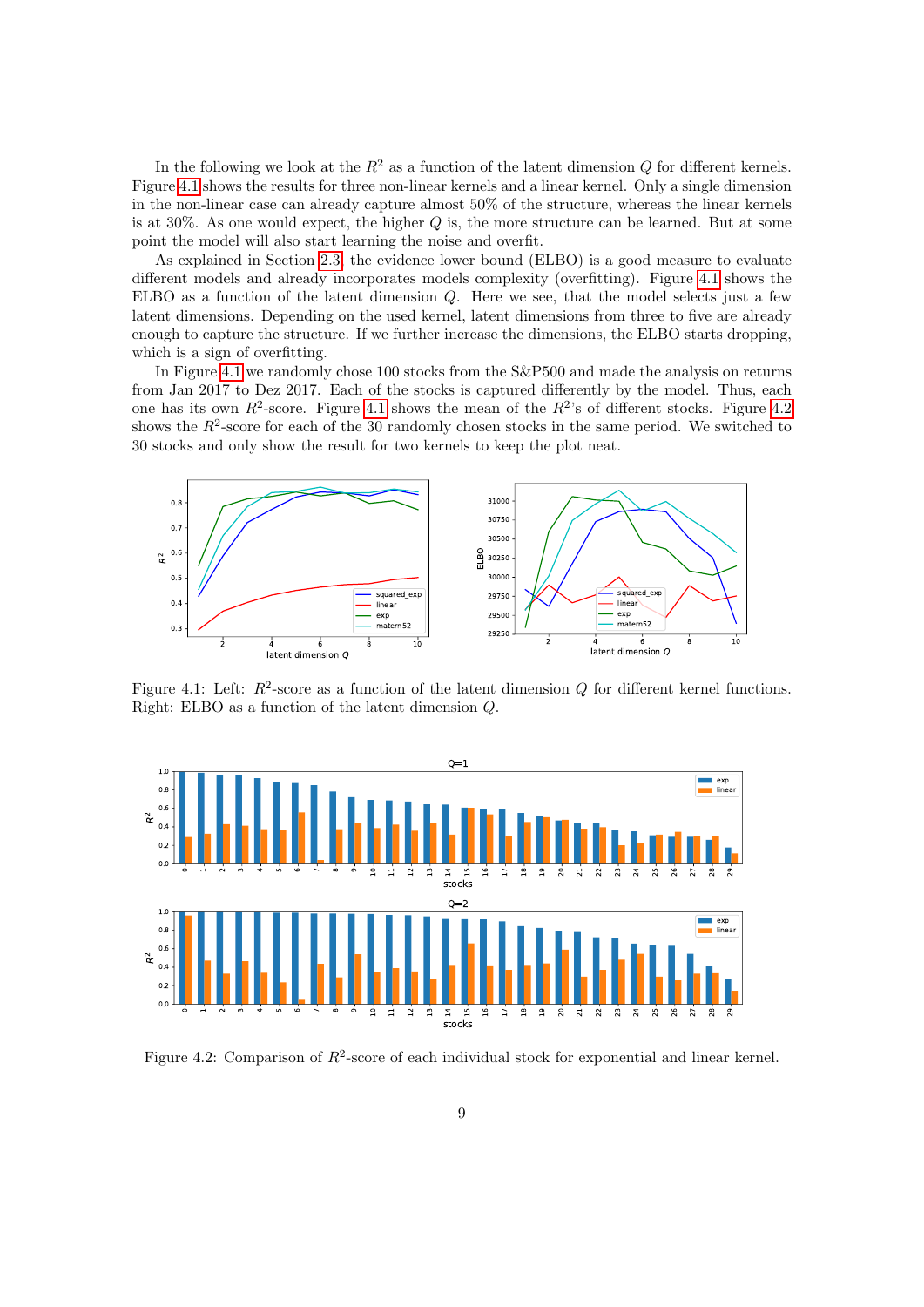As can be seen from Figure [4.1,](#page-8-0) we don't need to go to higher dimensions. Q between two and five is already good enough and captures the structure that can be captured by the model. After getting the covariance matrix  $\boldsymbol{K}$  by the GP-LVM, we can get the optimal weights  $\boldsymbol{w}$  by solving equation [\(3.10\)](#page-6-1).

To get the real world performance of the model, we will learn the optimal weight vector  $\boldsymbol{w}$  from the historical stock data and keep stocks for a short period in the future according to  $w$ .

### 4.3 Predictive Performance

For our tests, the procedure is the following: First we get stock data from the S&P500 from Jan 2000 to Dez 2017. Then we learn  $w$  from the past year and buy accordingly for the next six months. After six months, we again learn the new portfolio weights  $w$  from the past year, rebalance the portfolio and keep it for the next six months and so on. Figure [4.3](#page-9-0) shows the performance of the portfolio for different kernels for  $Q = 4$ . The dates, where we rebalanced the portfolio, are highlighted by the vertical black line in the background. For the GP-LVM we chose the linear, SE and exponential kernel functions. We also included the performance given by the sample covariance matrix, i.e.  $\mathbf{K} = \frac{1}{D}(\mathbf{r} - \hat{\boldsymbol{\mu}})(\mathbf{r} - \hat{\boldsymbol{\mu}})^T$  where  $\hat{\boldsymbol{\mu}}_n = \frac{1}{D} \sum_{d=1}^{D} \mathbf{r}_{nd}$ , the shrunk Ledoit-Wolf covariance matrix<sup>[6](#page-9-1)</sup> [\[4\]](#page-12-3) and the equally weighted portfolio, where  $\mathbf{w} = (1, 1, ..., 1)/N$ .

<span id="page-9-0"></span>

Figure 4.3: Price performance of our model on real stock data form the S&P500. The weights are learned from the past year and the portfolio is rebalanced every six months. Since only the relative performance between the models is important, we show the performance of the total returns, not the excess returns.

The model with the exponential kernels performs best. It might be due to the market structure, which is captured best by the exponential kernel. It even performs better than the equally weighted portfolio, which is known to be a good portfolio as well. To preclude, that the exponential case has been just lucky in this setting, we run the simulation many times, where we randomly choose 100 stocks from the S&P500 from 2000 to 2017. Almost always the GP-LVM with exponential kernel performs best.

### 4.4 Interpretation of the Latent Space

Even though the performance for Q between three and five is the best, it helps to visualize results for  $Q = 1$  and  $Q = 2$ , to get a better understanding of the model.

<span id="page-9-1"></span> ${}^{6}$ Here, we have used the implementation in the Python toolbox scikit-learn [\[16\]](#page-12-15).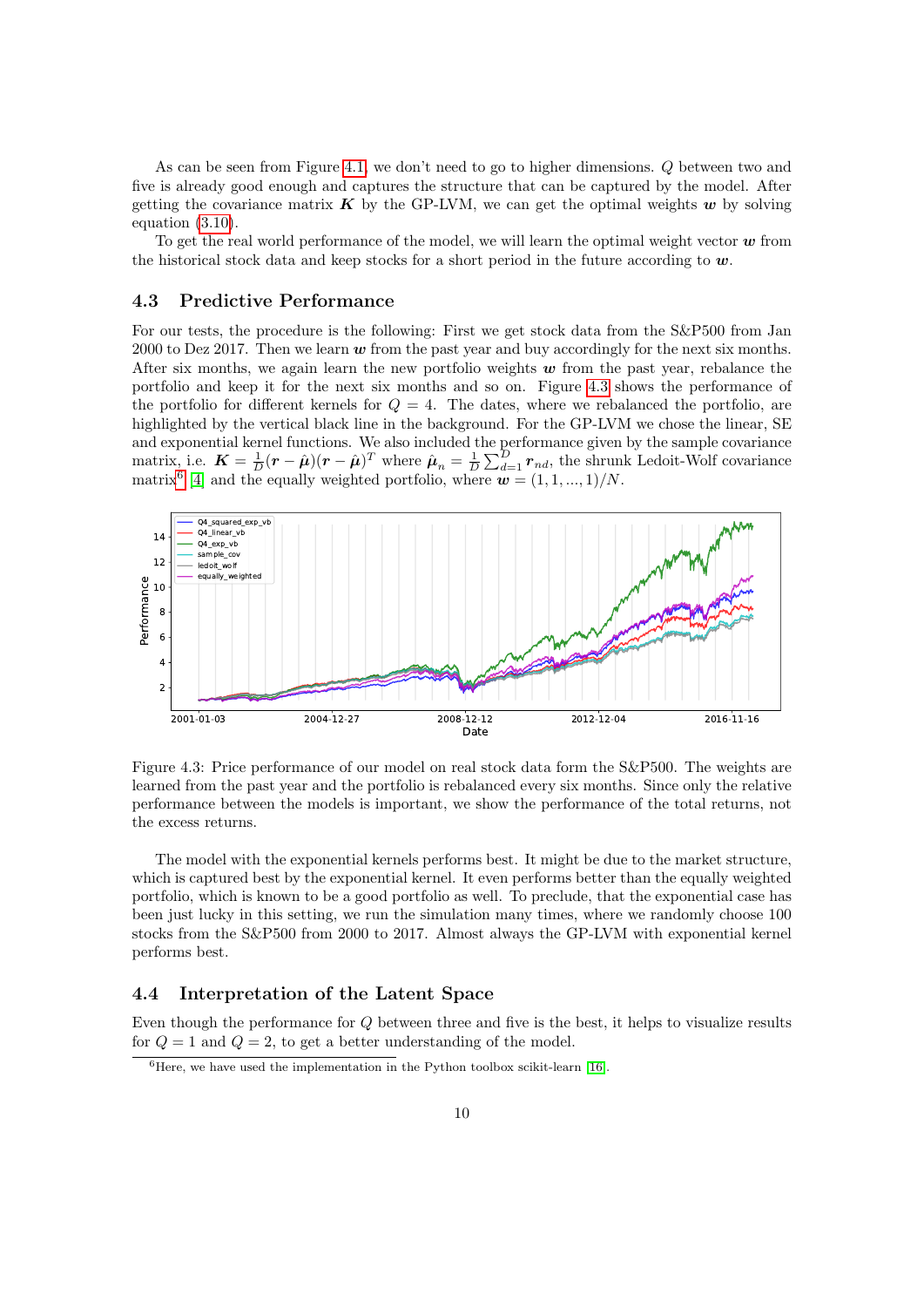Equation [\(3.7\)](#page-5-2) is a distribution over functions, that fit the daily returns best given the latent space  $\beta$ . The prior over these functions is dependent on our choice of the kernel function. For the linear kernel the samples from the posterior distribution are linear functions, for the SE they are not linear anymore and are infinitely often differentiable and for the exponential kernel they are non-linear as well but they are not differentiable at all. To get an intuition of the learned distribution, we will plot the mean function of the distribution for a random day for the three kernel functions. Figure [4.4](#page-10-0) shows the results.

<span id="page-10-0"></span>

Figure 4.4: Mean function of the posterior Gaussian process for 50 stock returns on two randomly chosen days from the S&P500.

Here, we see how the model tries to capture the structure. It places the stocks according to their correlation somewhere on the abscissa and then tries to fit them with a function. The form of the function is given by the choice of the kernel. The linear model tries to fit the points by a linear function and has to explain the rest as noise. It is obvious, that if we allow non-linear functions, we can capture more structure and thereby reducing the part stated as noise.

The same happens in higher dimensions, but we cannot visualize the functions anymore. The 2-dimensional latent space can be visualized as a scatter plot. For a stationary kernel function like the SE, the distance between the stocks is directly related to their correlation. In Figure [4.5,](#page-11-1) we see the latent space for some selected stocks from the US and find clusters of sub sectors. The tech-companies are on the right side of the plot. Banks and Hedge funds are in the lower left part.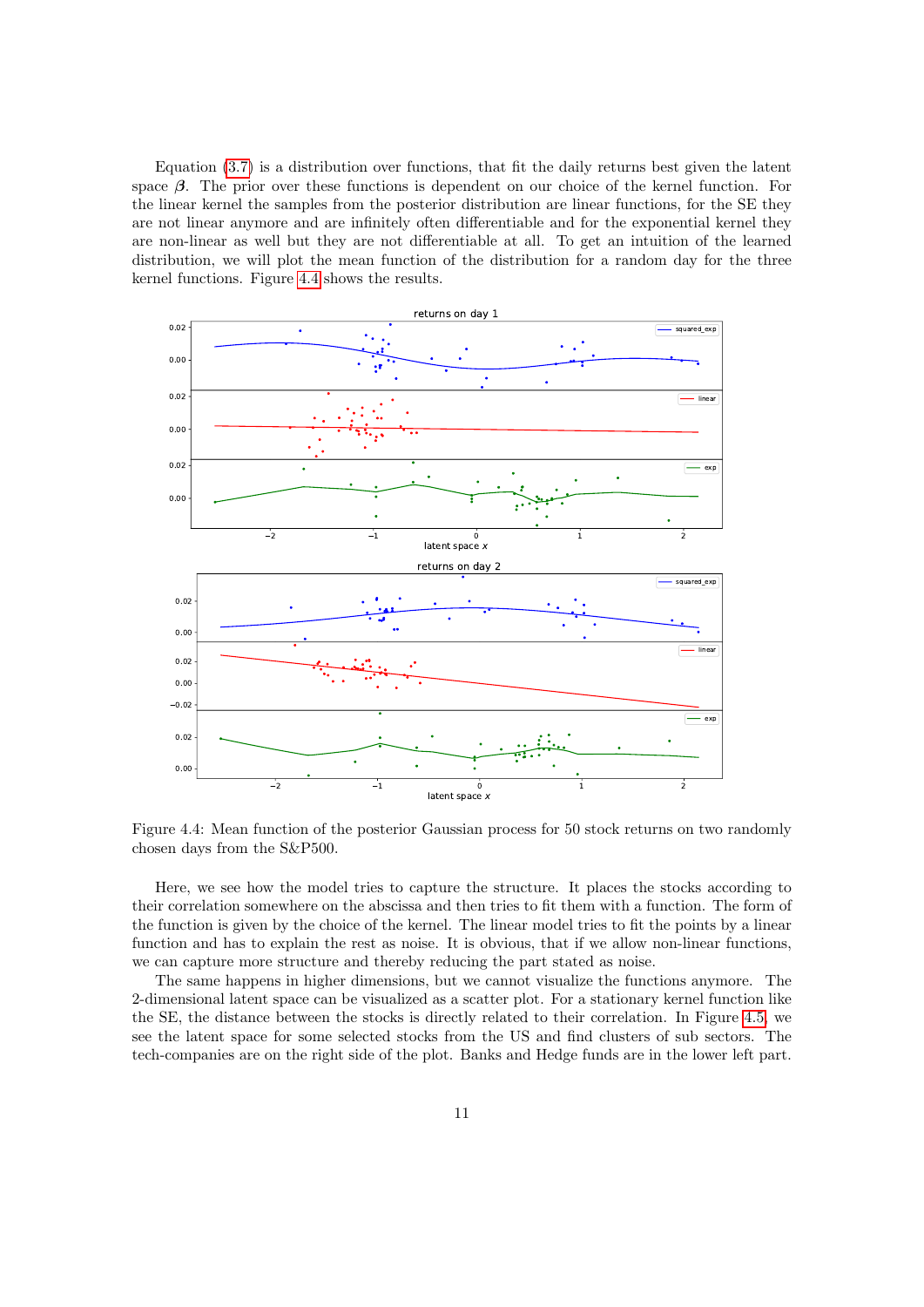<span id="page-11-1"></span>Telecommunication companies like Verizon (VZ) and AT&T (T) are on the left side and the car companies like General Motors (GM) and Ford Motor (F) are in the middle. We note, that even though Tesla (TSLA) is a car company, it is not where GM and F are, but more on the side of the tech-companies.



Figure 4.5: Scatterplot of the 2-dimensional latent space for the SE kernel.

### <span id="page-11-0"></span>5 Conclusion

We applied the Gaussian Process Latent Variable Model (GP-LVM) to estimate the covariance matrix between different assets given their time series. We then showed how the GP-LVM can be seen as a non-linear extension to the CAPM with latent factors. The  $R^2$  score is an indicator of the structure captured by the model. We saw that for fixed latent space dimension Q, every non-linear kernel can capture more structure than the linear one. Best results are given for the exponential kernel.

The estimated covariance matrix helps us to build a minimal risk portfolio according to Markowitz Portfolio theory. We evaluated the performance of different models on the S&P500 from year 2000 to 2017. All tested kernels beat the performance of the empirical covariance. Again, the exponential kernel performed best, even better than the equally weighted portfolio, that is known to have a good performance.

Furthermore, we discussed the role of the latent positions of the assets. In the future, one could also put a Gaussian process on the latent positions and allow them to vary in time, which would lead to a time-dependent covariance matrix.